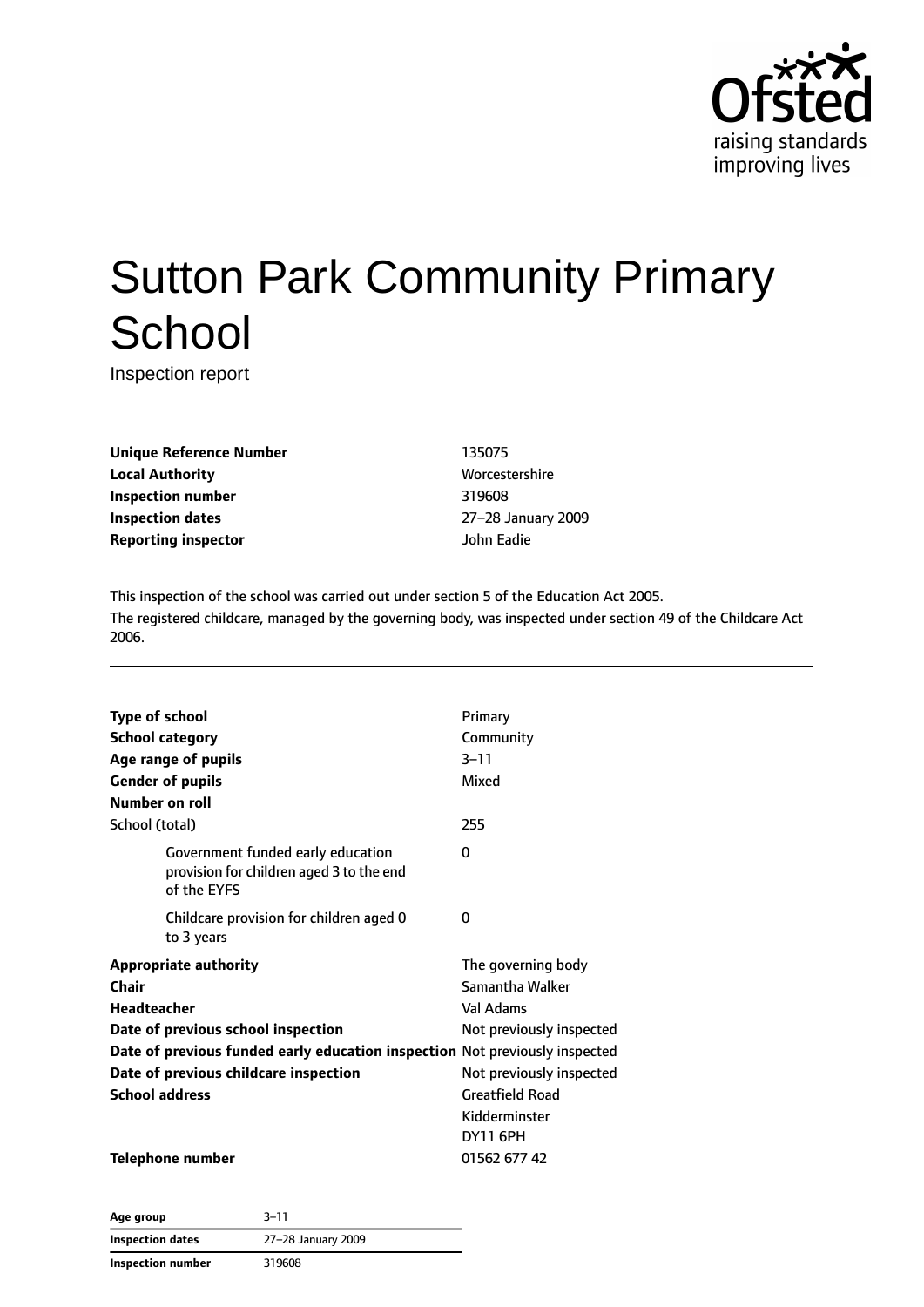**Fax number** 01562 677 42

| Age group         | $3 - 11$           |
|-------------------|--------------------|
| Inspection dates  | 27-28 January 2009 |
| Inspection number | 319608             |

 $\overline{\phantom{0}}$  $\overline{\phantom{0}}$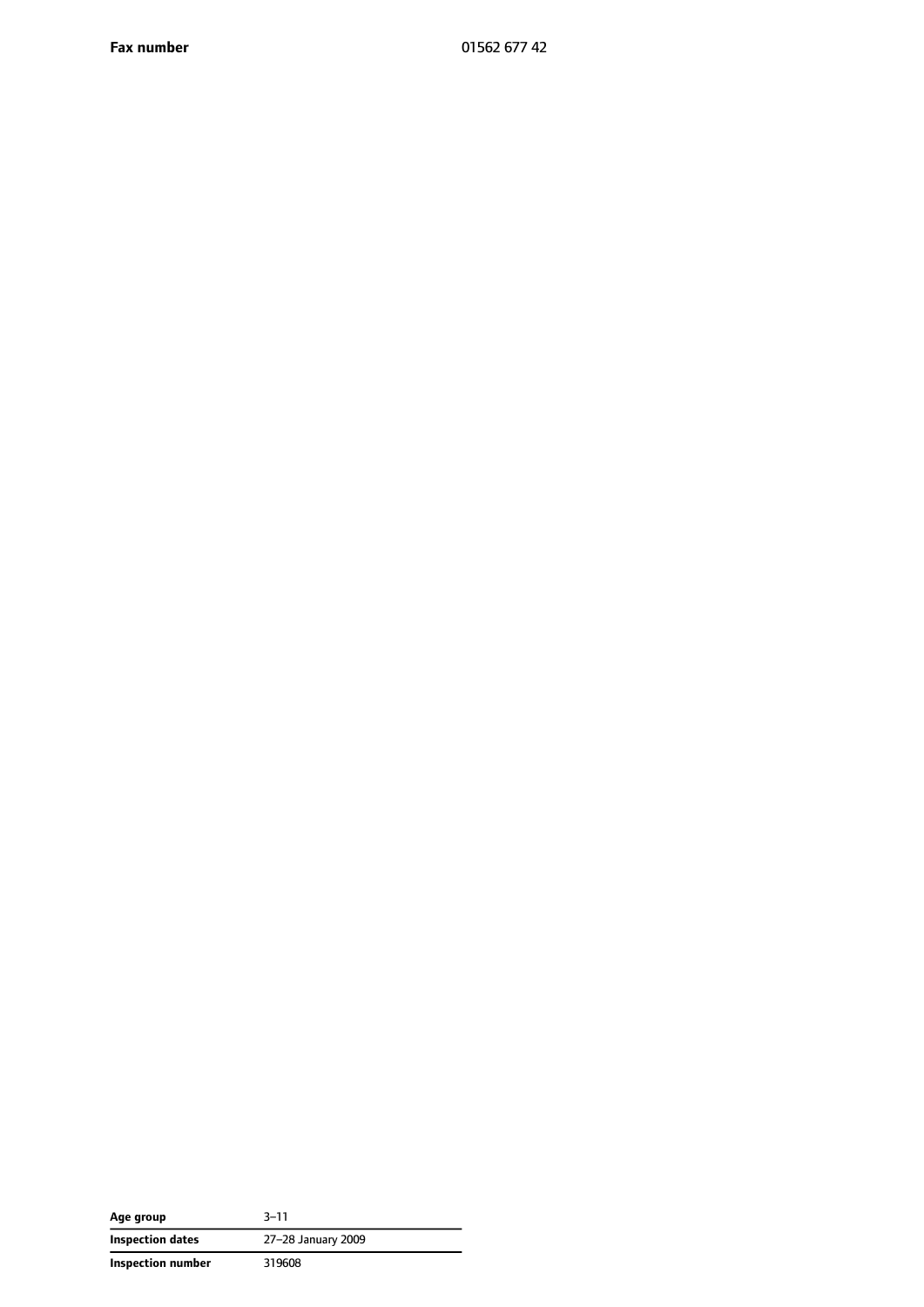.

<sup>©</sup> Crown copyright 2009

Website: www.ofsted.gov.uk

This document may be reproduced in whole or in part for non-commercial educational purposes, provided that the information quoted is reproduced without adaptation and the source and date of publication are stated.

Further copies of this report are obtainable from the school. Under the Education Act 2005, the school must provide a copy of this report free of charge to certain categories of people. A charge not exceeding the full cost of reproduction may be made for any other copies supplied.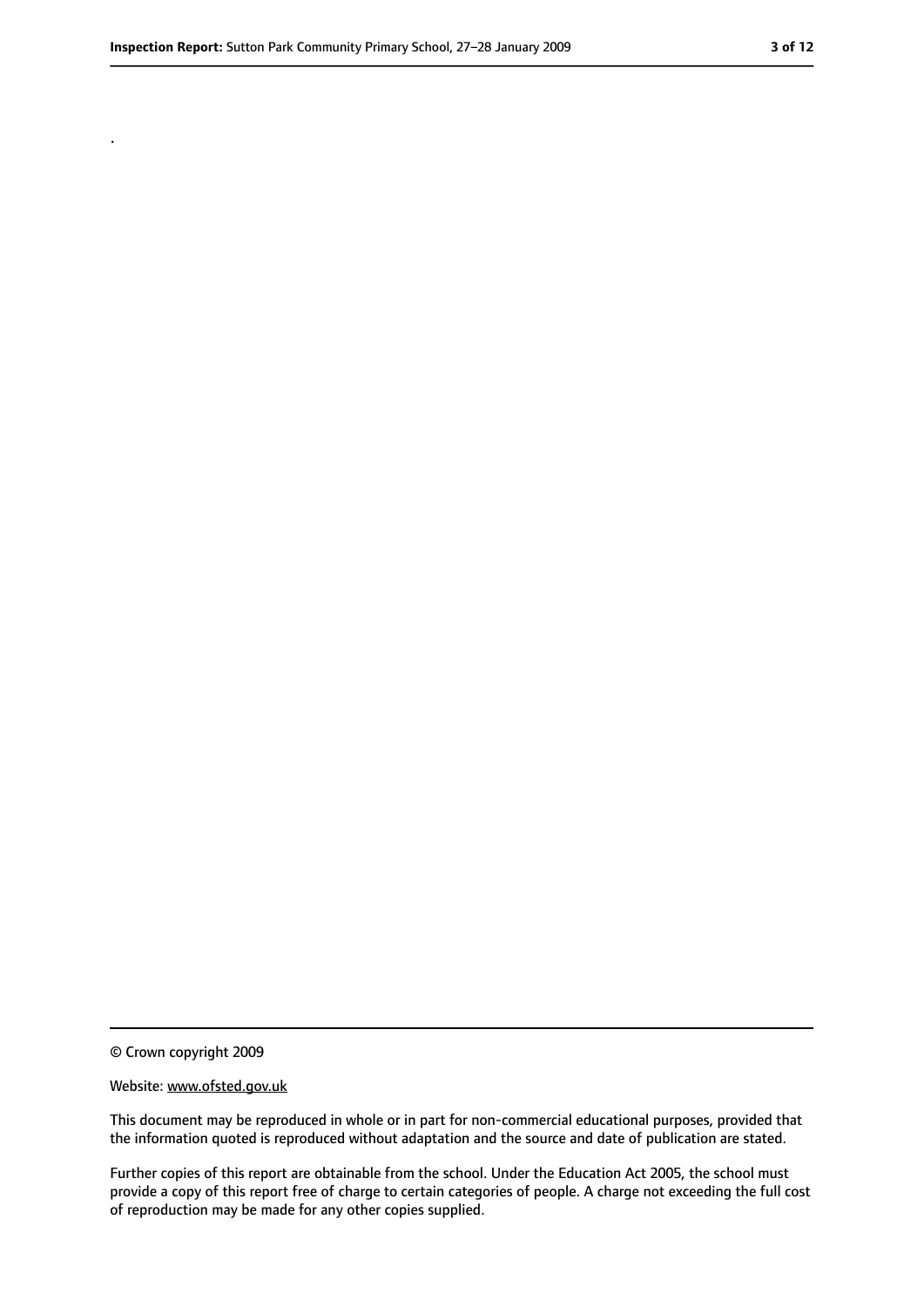# **Introduction**

The inspection was carried out by three Additional Inspectors.

## **Description of the school**

Sutton Park is an average sized primary school, which opened in September 2007 as a result of a change from three-tier to two-tier education in the area. It occupies the building formerly used by a first school. A new building is being constructed on the school site and, when it is completed, the current building will be demolished. Almost all pupils are from White British backgrounds. The school has a Communication Centre with places for eight pupils with autism and 10 with speech and language and communication difficulties. Currently, 16 pupils attend the centre, all of whom have a statement of special educational needs. As well as these pupils, the school has a high proportion of pupils with statements or identified with learning difficulties and/or disabilities. Early Years Foundation Stage (EYFS) provision is made in a Nursery, which operates for mornings only, and a Reception class. Because of demand, the school has opened a private nursery in the afternoons, with 24 places, only one of which is available at present. The school jointly manages, with the local health authority, the Wyre Forest Nursery Language Unit, which occupies a room in the school and is part of the school's Communication Centre. It has space for eight children who come from a number of settings in the area.

## **Key for inspection grades**

| Outstanding  |
|--------------|
| Good         |
| Satisfactory |
| Inadequate   |
|              |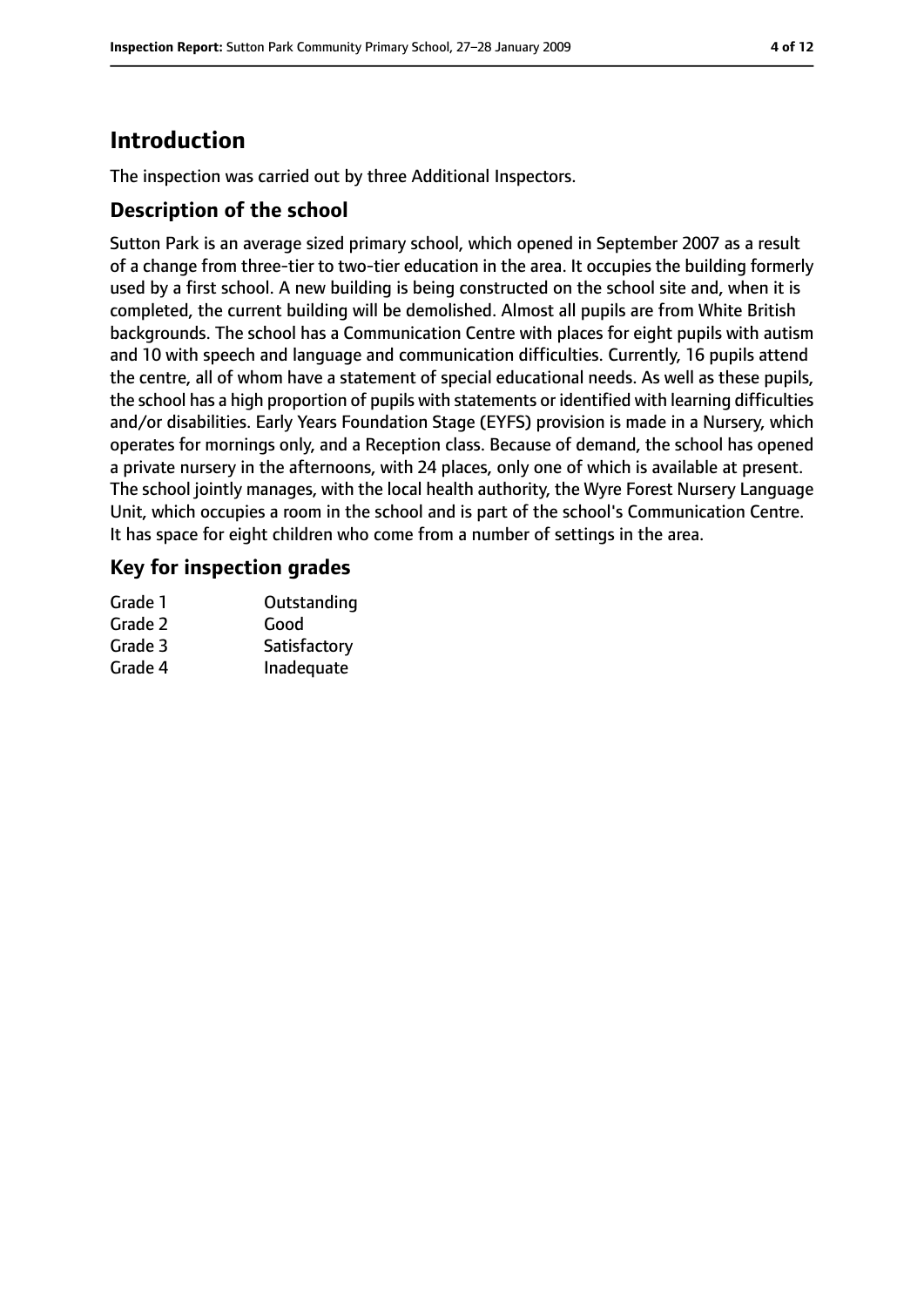## **Overall effectiveness of the school**

#### **Grade: 3**

This school is providing a satisfactory education for its pupils. It has had a troubled recent history, as the local reorganisation resulted in considerable staffing changes which adversely affected pupils' learning quite substantially. However, the corner has been turned and pupils' progress is accelerating, although the difficulties of being a major building site do not make it easy. The school has several strengths. In particular, provision is good in the EYFS and the Communication Centre. Sensitive teaching and carefully planned learning programmes ensure that the pupils in the Centre make good progress relative to their abilities. These pupils are integrated very well and the school is a truly inclusive community. A further strength is that pupils throughout the school are developing well into sensible and responsible young people, who behave well. As one of many parents who made positive comments about the school said, 'I have accompanied classes on many trips and pupils are always an absolute credit to themselves and their school.'

Children make good progressin the EYFS because of the good provision made for them. Progress through the rest of the school issatisfactory and, by the time pupilsleave, they reach standards that are a little below average. These standards are improving, particularly in English, where raising standards in writing has been a major focus. In particular, the numbers of pupils working at the higher levels in writing is rising well. However, standards in mathematics are not improving as quickly because pupils' ability to apply their mathematical knowledge and solve problems is limited.

Pupils' achievement is satisfactory overall because the quality of teaching is satisfactory. Although several examples of good practice were seen, too often pupils are not actively involved in their learning, having to sit and listen instead of getting on with activities. This also leads to pupils not gaining sufficient skills of independent learning. The curriculum makes a satisfactory contribution to pupils' learning. There are some strengths, such as the teaching of French throughout the school and the provision for music and physical education (PE), where outside experts are used well. However, few formal links are made between subjects for pupils to see the relevance of their learning and practise their literacy and numeracy skills in other subjects.

The key reason for pupils' good personal development is the good pastoral care. The needs of pupils and their families are well known to the school and parents are complimentary about this provision, saying such things as, 'Staff are caring and kind and are always available to share our concerns.' Academic support and guidance is good. Good systems of tracking pupils' progress enable managers to identify those in danger of falling behind and effective support is then put in place to help them catch up. A good start has been made at setting targets to help pupils progress. However, these are not always sufficiently specific or achievable in the short term to be helpful. Although some teachers' marking is effective, too often it does not refer to pupils' targets or give them clear information about how they can improve their work.

Leaders and managers have coped well with the trials of the last few years and they deserve much credit for the way the school is now improving. However, the building work is a further distraction and means that the focus on improving pupils' progress has not been as effective as it might have been. Bearing in mind the progress being made, the school is satisfactorily placed to continue to improve.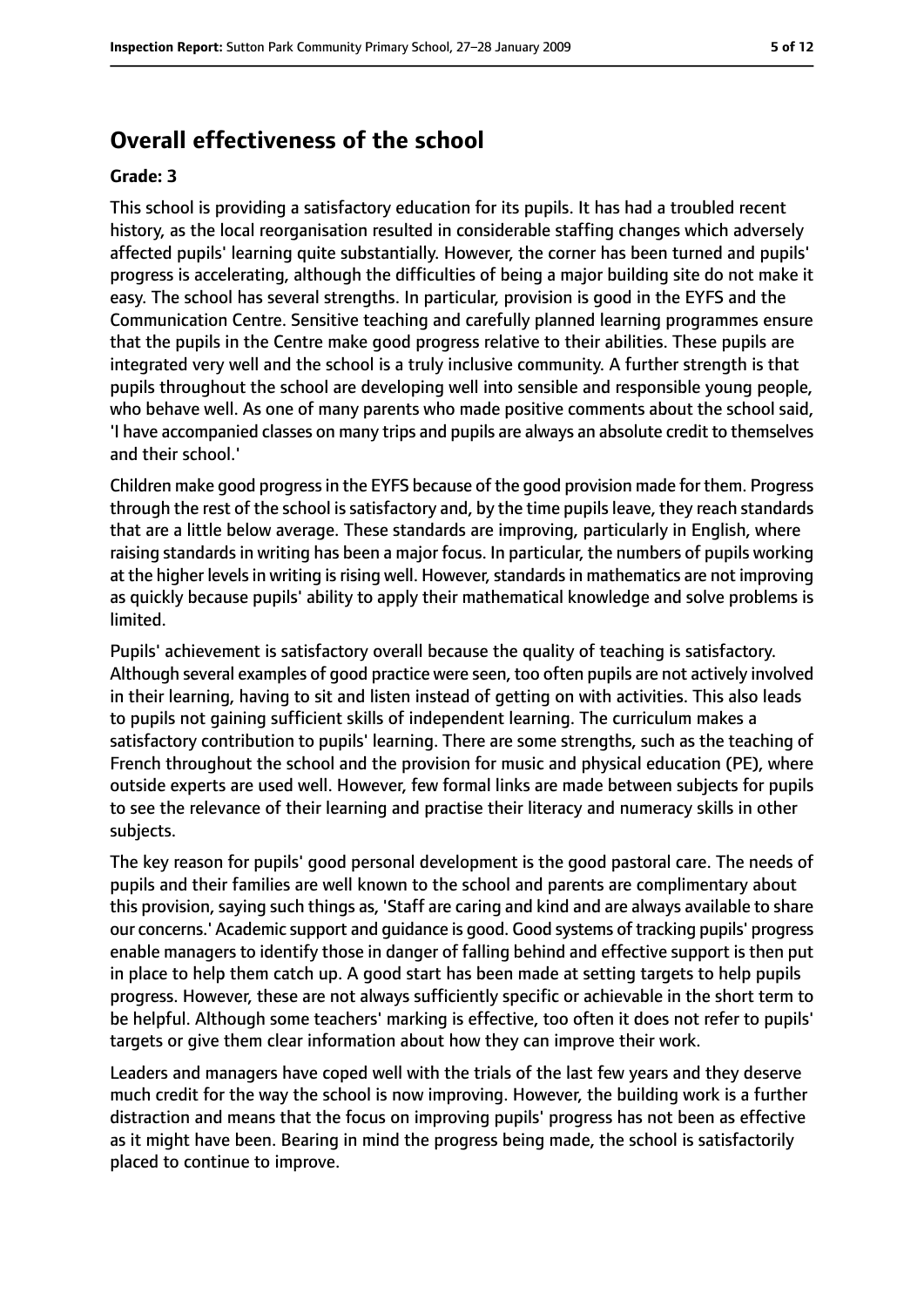# **Effectiveness of the Early Years Foundation Stage**

#### **Grade: 2**

A strong focus on language and personal and social activities when children start in the Nursery results in children settling happily into the routines of school. Good teaching and well-planned activities ensure that children make good progress from their starting points, which are well below expectations for their age. Despite this progress, children enter Reception with standards still lower than those expected for their age. While in Reception, children continue to experience good teaching and make good progress, though they have still not reached average standards by the time they start in Year 1. Effective assessment procedures track children's progress and ensure activities are well matched to cater for the needs of the children, including those with learning difficulties and/or disabilities. The balance between activities led by an adult and those children select for themselves is good. However, because of the physical constraints during the building work, the use of outdoors for learning is limited.

The EYFS staff are led by an enthusiastic and knowledgeable coordinator who ensures that EYFS requirements are met. The good care and welfare that children receive from the committed team results in their good personal development. Good procedures are in place to ensure that all children are kept safe and healthy. These procedures are reviewed regularly and shared with all members of staff. Parents appreciate the good start their children receive at school. 'My children have had the best start to school that they could possibly have had. It's great here,' is a typical comment from a parent.

## **What the school should do to improve further**

- Raise standards in mathematics by improving pupils' ability to tackle problem solving and providing more opportunities for them to apply their skills to new situations.
- Improve pupils' progress by consistently giving them precise and measurable targets for improvement and by ensuring that teachers' marking refersto these targets and shows pupils their next steps in learning.
- Raise the quality of teaching so that a greater proportion is good or outstanding, by ensuring that lessons are more involving and engaging for pupils and that they have more opportunities for independent learning.

A small proportion of schools whose overall effectiveness is judged satisfactory but which have areas of underperformance will receive a monitoring visit by an Ofsted inspector before their next section 5 inspection.

# **Achievement and standards**

#### **Grade: 3**

Children start in the Nursery with levels of skills and knowledge well below those expected. They make good progress in the Nursery and Reception classes but their standards are still below average by the time they start in Year 1. Progress through the rest of the school is satisfactory and, by the time pupils leave, they have reached standards that are a little below average. These standards are higher in English than in mathematics, reflecting the work that has been done, in particular to raise standards in writing. Pupils in the Communication Centre make good progress because of the specialist help and good support that they receive. Pupils with learning difficulties and/or disabilities in the rest of the school make satisfactory progress. Provision for them is improving, but at present it is inconsistent between classes.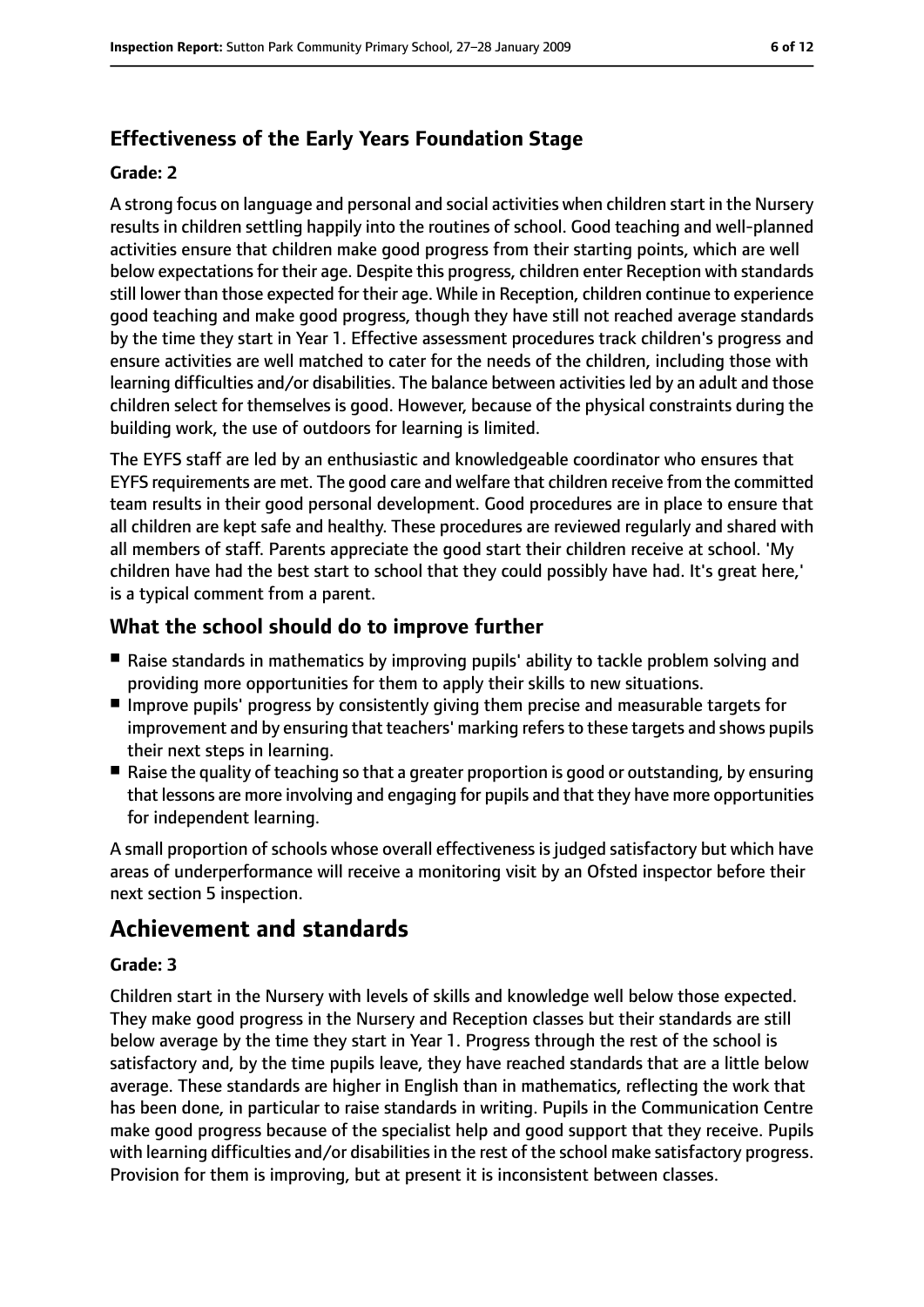# **Personal development and well-being**

#### **Grade: 2**

Pupils' spiritual, moral, social and cultural development is good, particularly the social and moral aspects. Pupils are proud of their school; relationships are strong and pupils get on well with each other and their teachers. However, there are more limited opportunities for pupils to reflect on their lives and their sense of being.

Behaviour in lessons is good and, despite the cramped conditions, behaviour in the playground is also good. Pupils have a good understanding of healthy living. They appreciate taking part in the physical exercise at the start of the day, enjoy the healthy snacks and lunches and value the opportunities to drink water throughout the day. Pupils feel very safe and say they can turn to adults if they are troubled. They appreciate that they can report concerns through the 'worry web' and say that incidents of falling out are dealt with effectively.

Pupils generally enjoy lessons, especially when they are clear about what they need to do and are involved in their learning. They enjoy supporting the Eco committee, which is keen to make the school more aware of sustainability. Older pupils also enjoy supporting younger pupils in reading. However, the school council is not yet an effective pupils' voice as it has not been operating for long enough.

Despite the school's efforts, absence rates are above average. This is because a few families keep their children offschool too often. These pupils make poorer progressthan their classmates. Pupils make satisfactory progress in their development of basic skills; however, the wider skills they need to prepare themselves for their future are less well developed.

# **Quality of provision**

## **Teaching and learning**

#### **Grade: 3**

Teachers and support staff work well as a team to provide interesting learning environments for their pupils, and classrooms contain many visual prompts and resources to aid learning. Teachers manage behaviour well, so there is a purposeful working atmosphere in lessons. Pupils particularly enjoy lessons when they are actively involved in the learning process. However, this does not always happen and there are times when pupils spend too long sitting and listening. In the best practice, teachers have sound knowledge of the subject matter and their explanations and questions probe and extend pupils' understanding very skilfully. In these lessons pupils are encouraged to work independently and evaluate their own learning. This is not happening consistently and in some lessons pupils have too few opportunities to work independently. Teaching assistants make a good contribution to pupils' learning, particularly for those with learning difficulties and/or disabilities.

## **Curriculum and other activities**

#### **Grade: 3**

The curriculum enables pupils, including those with learning difficulties and/or disabilities, to make satisfactory progress. There is a strong focus on improving literacy and a start has been made at numeracy. Standards in writing have improved through initiatives such as 'Big Writing'. The weekly 'reading morning' is encouraging pupils to develop a real enjoyment of reading. All pupils learn French, and music and sport are strengths of the school's provision. Good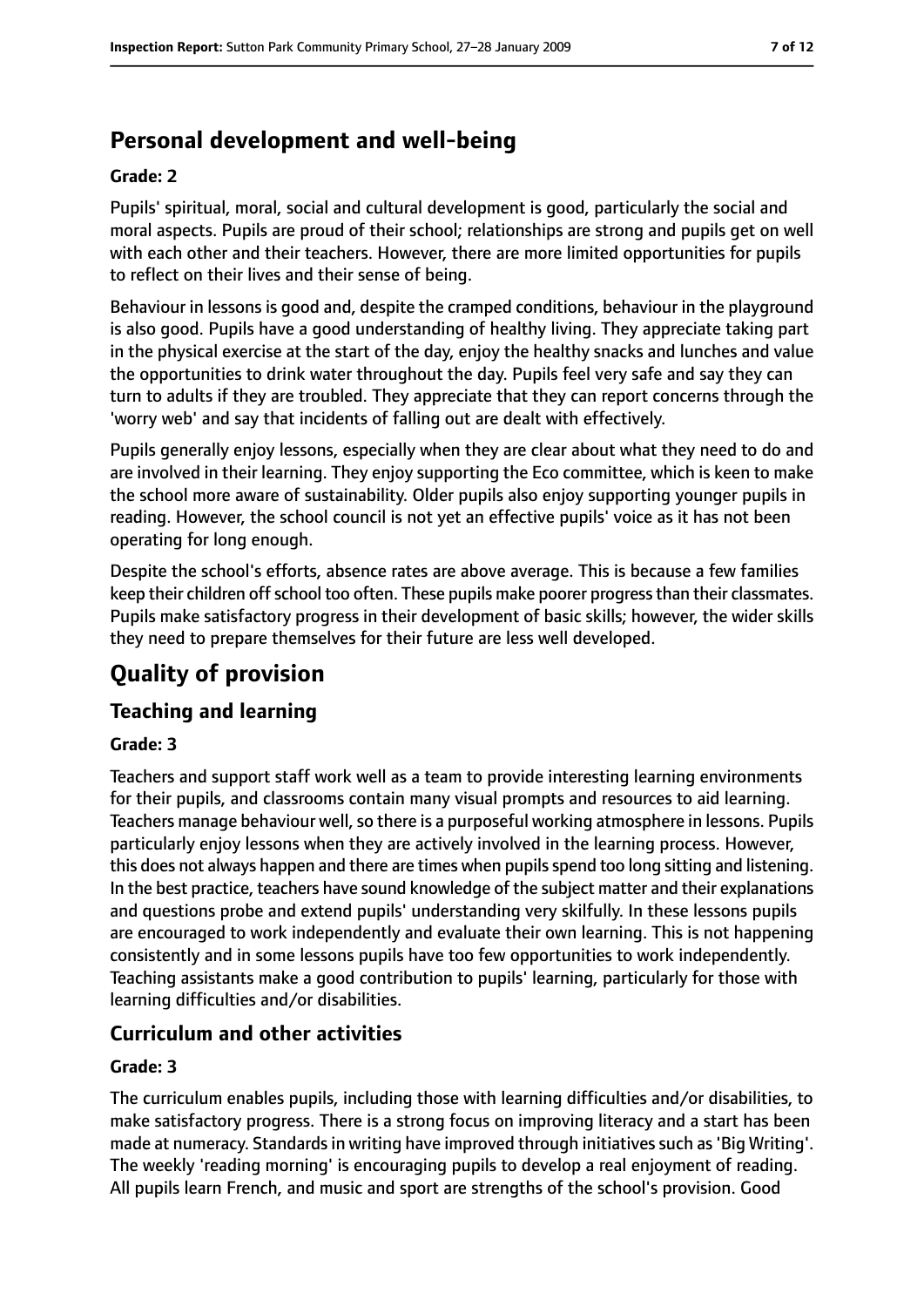provision for personal, social and health education successfully contributes to pupils' personal development and promotes their spiritual, moral, social and cultural development. The school is in the process of linking subjects together in topics to make learning more exciting and creative. Enrichment activities, such as educational visits, visitors to the school and a small range of clubs, develop pupils' skills and self-esteem.

#### **Care, guidance and support**

#### **Grade: 2**

The pupils' welfare is at the heart of the school's work. Staff show high levels of care and concern for their pupils and work closely with parents, carers and outside agencies to meet the pupils' needs. Safeguarding procedures meet requirements and the school pays good attention to pupils' health and safety.

The strong emphasis on behaviour management is paying off and the school has a calm and orderly atmosphere. Support for pupils with learning difficulties and/or disabilities is satisfactory and improving. The dedicated coordinator has worked hard to put systems in place to raise the achievement of these pupils. However, these are still being embedded. Pupils' achievement is being carefully tracked, and intervention programmes are matched to pupils' needs so that pupils are making satisfactory progress.

# **Leadership and management**

#### **Grade: 3**

It says much for the quality of leadership and management that they have successfully ridden the uncertain waves of the past few years. However, the focus on raising standards has been somewhat diverted until fairly recently, although the impact of initiatives is beginning to be seen. Processes of monitoring and evaluation do not fully involve managers at all levels, though managers have built a generally accurate picture of the school's effectiveness. Governors are keen and supportive, though their involvement in evaluation is also at an early stage of development. The school is a very cohesive community and managers work hard to successfully promote community cohesion in the local and wider British community. Good use is made of links with external agencies and there are also productive links with other schools, who, for instance, provide expertise for PE training. There are good links with parents, for example in the 'reading morning', where many parents take the opportunity to come in to read with their children.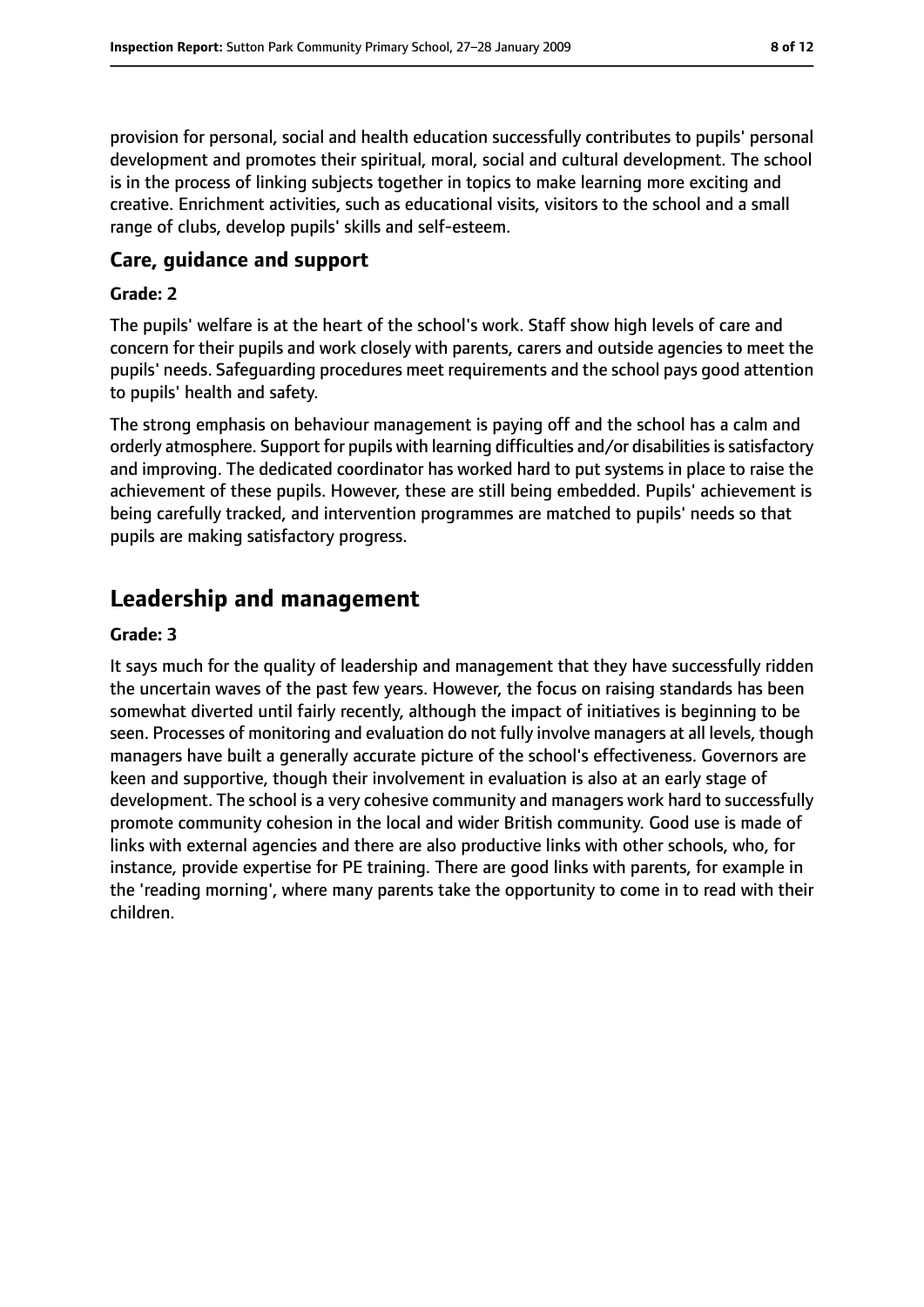**Any complaints about the inspection or the report should be made following the procedures set out in the guidance 'Complaints about school inspection', which is available from Ofsted's website: www.ofsted.gov.uk.**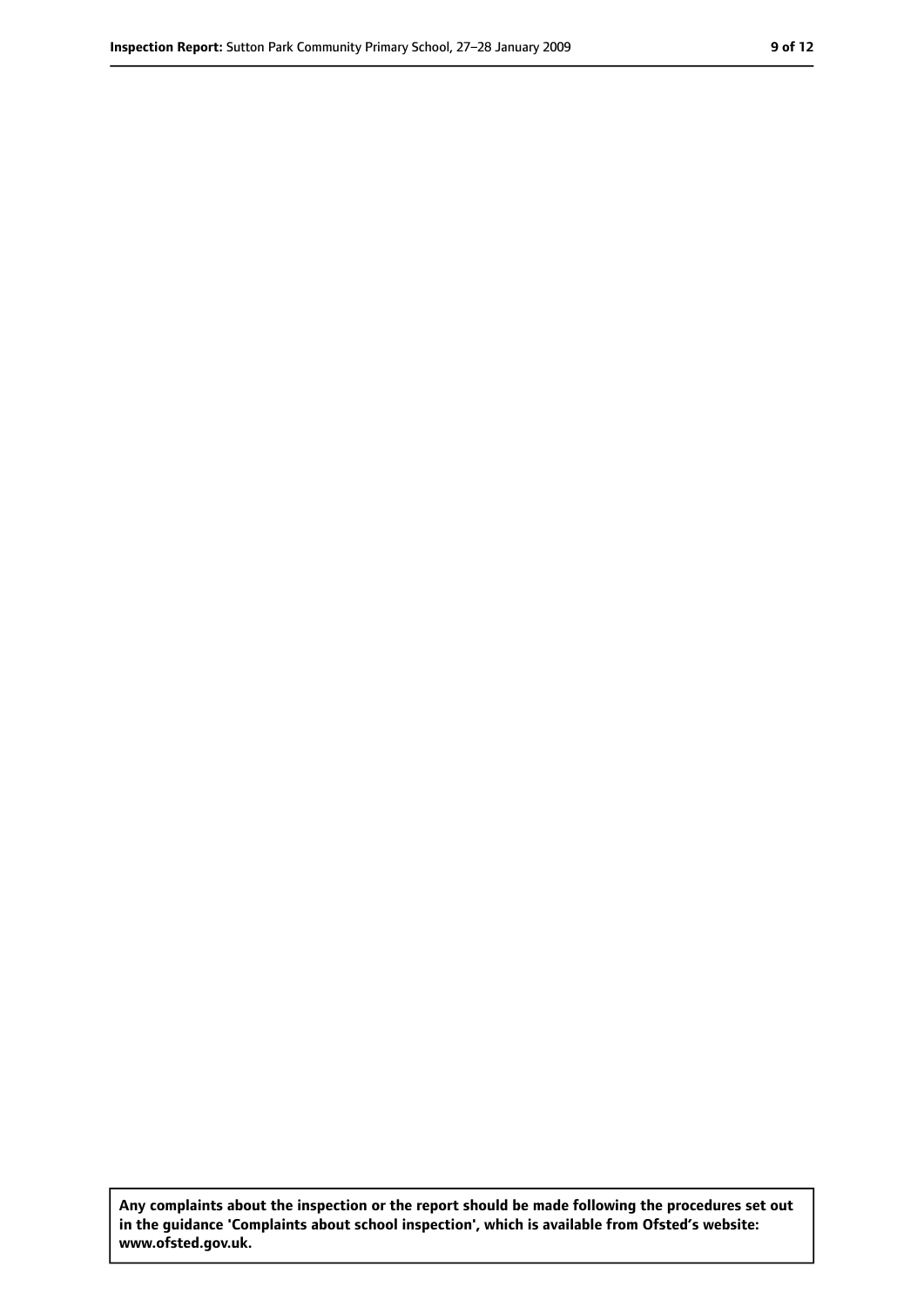# **Inspection judgements**

| Key to judgements: grade 1 is outstanding, grade 2 good, grade 3 satisfactory, and | <b>School</b> |
|------------------------------------------------------------------------------------|---------------|
| arade 4 inadequate                                                                 | Overall       |

## **Overall effectiveness**

| How effective, efficient and inclusive is the provision of<br>education, integrated care and any extended services in meeting the<br>needs of learners? |           |
|---------------------------------------------------------------------------------------------------------------------------------------------------------|-----------|
| Effective steps have been taken to promote improvement since the last<br>inspection                                                                     | <b>NA</b> |
| How well does the school work in partnership with others to promote learners'<br>well being?                                                            |           |
| The capacity to make any necessary improvements                                                                                                         |           |

# **Effectiveness of the Early Years Foundation Stage**

| How effective is the provision in meeting the needs of children in the<br><b>EYFS?</b>       |  |
|----------------------------------------------------------------------------------------------|--|
| How well do children in the EYFS achieve?                                                    |  |
| How good are the overall personal development and well-being of the children<br>in the EYFS? |  |
| How effectively are children in the EYFS helped to learn and develop?                        |  |
| How effectively is the welfare of children in the EYFS promoted?                             |  |
| How effectively is provision in the EYFS led and managed?                                    |  |

## **Achievement and standards**

| How well do learners achieve?                                                                               |  |
|-------------------------------------------------------------------------------------------------------------|--|
| The standards <sup>1</sup> reached by learners                                                              |  |
| How well learners make progress, taking account of any significant variations<br>between groups of learners |  |
| How well learners with learning difficulties and/or disabilities make progress                              |  |

## **Annex A**

<sup>&</sup>lt;sup>1</sup>Grade 1 - Exceptionally and consistently high; Grade 2 - Generally above average with none significantly below average; Grade 3 - Broadly average to below average; Grade 4 - Exceptionally low.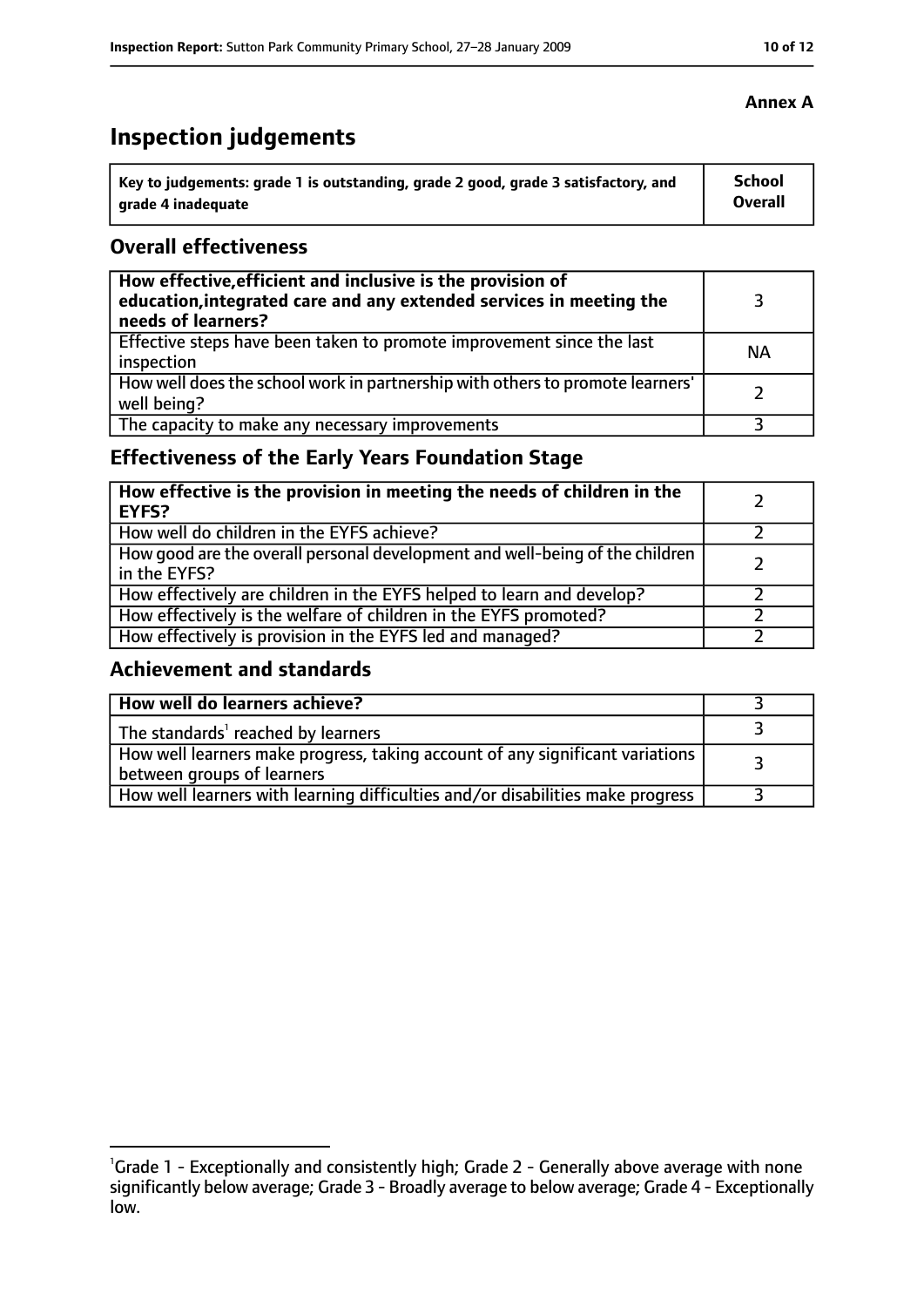# **Personal development and well-being**

| How good are the overall personal development and well-being of the<br>learners?                                 |  |
|------------------------------------------------------------------------------------------------------------------|--|
| The extent of learners' spiritual, moral, social and cultural development                                        |  |
| The extent to which learners adopt healthy lifestyles                                                            |  |
| The extent to which learners adopt safe practices                                                                |  |
| The extent to which learners enjoy their education                                                               |  |
| The attendance of learners                                                                                       |  |
| The behaviour of learners                                                                                        |  |
| The extent to which learners make a positive contribution to the community                                       |  |
| How well learners develop workplace and other skills that will contribute to<br>their future economic well-being |  |

# **The quality of provision**

| How effective are teaching and learning in meeting the full range of<br>learners' needs?              |  |
|-------------------------------------------------------------------------------------------------------|--|
| How well do the curriculum and other activities meet the range of needs and<br>interests of learners? |  |
| How well are learners cared for, quided and supported?                                                |  |

# **Leadership and management**

| How effective are leadership and management in raising achievement<br>and supporting all learners?                                              |           |
|-------------------------------------------------------------------------------------------------------------------------------------------------|-----------|
| How effectively leaders and managers at all levels set clear direction leading<br>to improvement and promote high quality of care and education |           |
| How effectively leaders and managers use challenging targets to raise standards                                                                 | 3         |
| The effectiveness of the school's self-evaluation                                                                                               | 3         |
| How well equality of opportunity is promoted and discrimination eliminated                                                                      |           |
| How well does the school contribute to community cohesion?                                                                                      |           |
| How effectively and efficiently resources, including staff, are deployed to<br>achieve value for money                                          |           |
| The extent to which governors and other supervisory boards discharge their<br>responsibilities                                                  | 3         |
| Do procedures for safequarding learners meet current government<br>requirements?                                                                | Yes       |
| Does this school require special measures?                                                                                                      | <b>No</b> |
| Does this school require a notice to improve?                                                                                                   | No        |